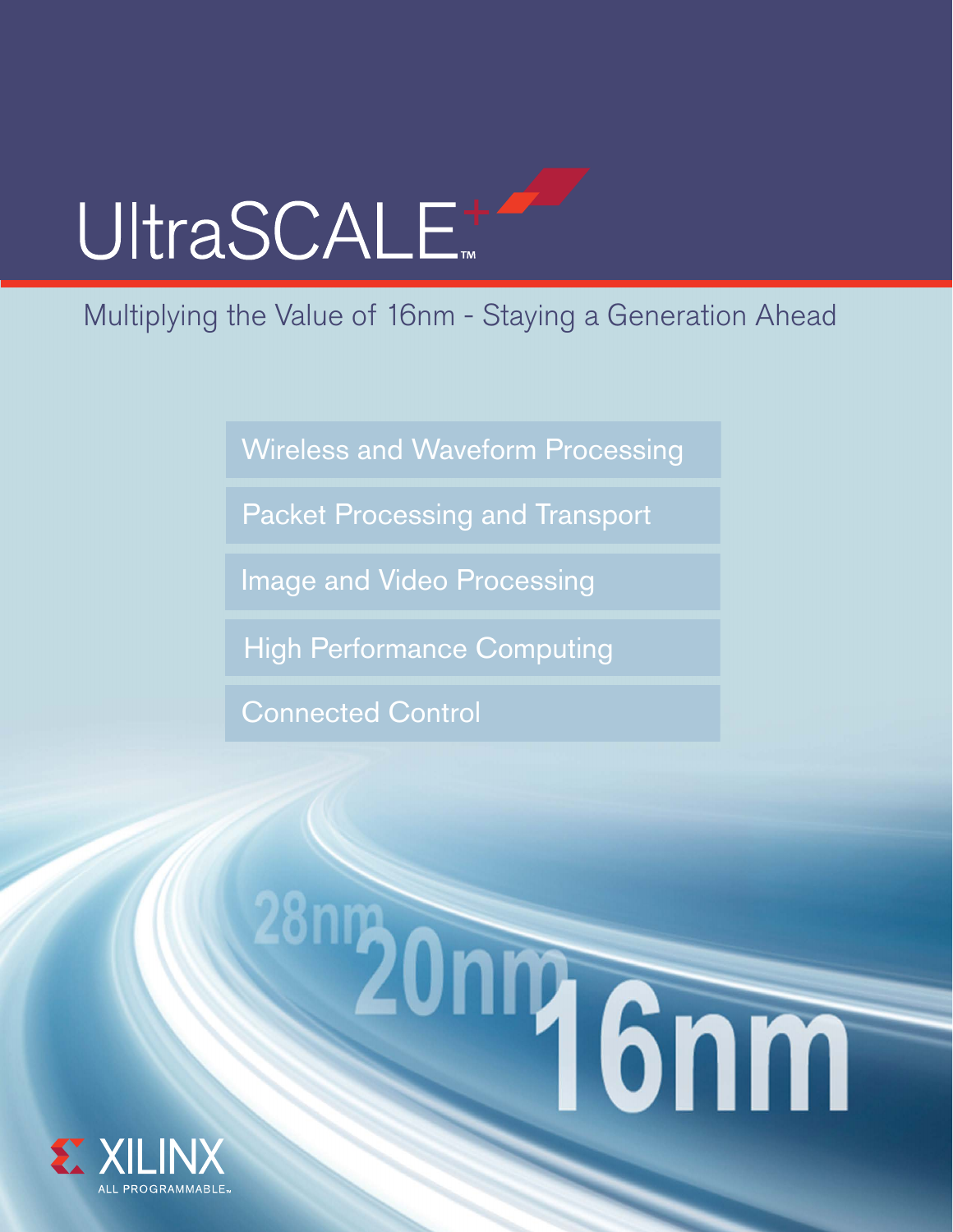<span id="page-1-0"></span>Wireless and Waveform Macket Processing and Mage and Video Methylic High Performance Connected Connected Aback<br>Processing Transport Processing Processing Computing Control Control Control [Image and Video](#page-5-0)  **Processing** 

[High Performance](#page-7-0)  Computing

### Wireless and Waveform Processing | Value Multipliers | Key Applications

### Domain-Optimized Integrated Blocks

- Enhanced DSP performance with over 20 TMACS
- VCXO for external clock clean up
- Tx phase interpolator and fractional PLL
- UltraRAM and cascadable block RAM for deep buffers and configuration

### Domain-Optimized Capabilities

- 491MHz pushbutton timing closure in low-power speed grade and up to 825MHz in normal speed grade
- SRL for efficient filter implementation
- W-Mux DSP48 for efficient complex filter implementation

**FPGA**

• UltraRAM for fiber length delay compensation

### Key I/O & Connectivity Interfaces

- Support for 12.5G transceivers in lowpower speed grade (CPRI, JESD204B)
- Up to 128 transceivers with 33G support (25G Ethernet, 16/25G CPRI, 25G JESD204B/C, 28G backplane)
- Transceivers are interface agnostic and clock independent (X2/bank)
- 2666Mb/s DDR4 and HMC 1.0/2.0 memory interfaces

### Key Processing Elements

- Quad-core ARM® Cortex®-A53 + NEON for application, OAM, and control plane
- Power management unit to dynamically optimize power
- Dedicated configuration security unit (CSU) for IP, waveform, and tamper protection
- Dual-core ARM Cortex-R5 real-time coprocessor for wireless protocol software
- ARM Mali™-400MP GPU cores for radio **GUI**

### Processing Ecosystem

- 64-bit Linux, MVL, WL, and OSE support
- Processor-based DPD estimation engine
- OpenGL ES 2.0 for GUI development
- 

### Domain-Optimized Integrated Blocks

- Enhanced DSP/transceiver capability • Integrated radio control peripherals (SPI, I2C, and UART)
- USB3.0

**MPSoC**

• Enhanced DSP for efficient digital voice compression

- Up to 2.5X greater system
- performance/watt
- Up to 60% fabric performance improvement
- Up to 86% increased DSP capability • Up to 50% power
- reduction 4.5X more transceiver lanes
- 2X increased bandwidth
- Up to 20% BOM cost reduction
- through integrated IP • 2X efficient realization from Vivado® Design Suite w/ Vivado HLS & SDx™ Design Environment during algorithm development

• Up to 5X system performance/watt • 4.5X more transceiver

• 2X DDR memory bandwidth • Up to 50% BOM cost reduction • Radio scalability with maximum software reuse • 2X efficient realization from Vivado Design Suite w/ Vivado HLS & SDx Design Environment during algorithm development

lanes

• Up to 25% smaller devices

### Wireless

- Multi-standard, multiantenna radio
- AAS, DAS, repeaters • Microwave modem eBand modem Switching and aggregation (C-RAN/V-RAN)
- C-RAN

### Aerospace and Defense

- RADAR
- Electronic warfare (EW)
- Intelligence, surveillance, reconnaissance (ISR)

### Test and Measurement

• Instrumentation

### **Wireless**

- Multi-standard, multiantenna radio
- AAS, DAS, repeaters
- Microwave modem
- eBand modem
- Switching and aggregation (C-RAN/V-RAN)
- C-RAN

### Aerospace and Defense

- Public safety radio
- Military mobile radio
- Dual-channel, batterypowered radio
- Airborne radio

### The Value of UltraScale+

### **Wireless and Waveform Processing**

Xilinx UltraScale+™ FPGAs and Zynq® UltraScale+ MPSoCs address next-generation waveform processing applications by delivering up to 20 TeraMACs of processing in a costoptimized footprint, requiring less than half the power of previous generations. By focusing on systemlevel performance, power, and cost requirements, the UltraScale™ architecture delivers the ideal balance of digital signal processing (DSP) performance, optimized connectivity, and memory for next-generation wireless and waveform processing applications.

At their foundation, UltraScale+ devices are based on the UltraScale architecture, production proven at 20nm. The UltraScale architecture features a number of innovations, including rearchitected routing, clocking, and logic fabric. Combined with SmartConnect technology, only UltraScale devices can support datapaths that exceed 2,048 bits for high bandwidth at high device utilization, without any degradation in performance.

Wireless carriers continuously look to drive down both OPEX and CAPEX through cost and power-optimized solutions for next-generation heterogeneous wireless networks. Leveraging the TSMC 16FinFET+ process technology, UltraScale+ devices continue Xilinx's relentless drive to increase power efficiency with a 2-5X increase in performance per watt compared to our 28nm devices. In addition, Zynq UltraScale+ MPSoCs offer high-performance processing combined with integrated fine-grained power management—delivering efficient implementation of radio processing algorithms and 50% power savings allows more integration for wideband multi-antenna radios while also meeting thermal and dissipation budgets with passive cooling.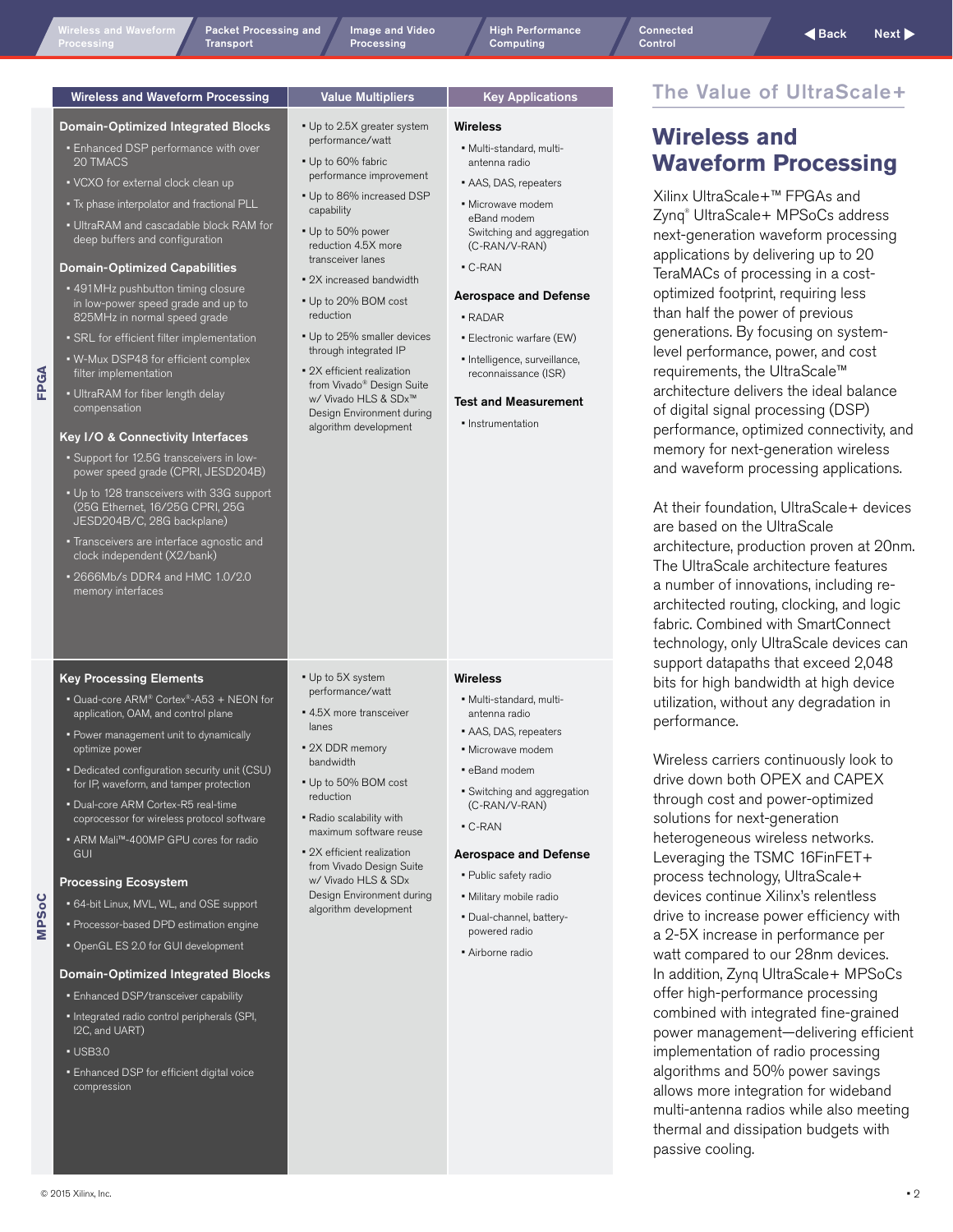**Transport** 

[Image and Video](#page-5-0)  **Processing** 

[High Performance](#page-7-0)  Computing

[Connected](#page-9-0) Control

[Packet Processing](#page-3-0) and Image and Video High Performance Connected Connected Absolute Back Next

*Wireless and Waveform Processing Continued*

UltraScale+ devices offer several enhancements geared toward wireless applications. Having dedicated pre-add functionality, an additional operand to the accumulator, and higher clock rate capabilities, the enhanced DSP block is unmatched in allowing high-throughput LTE radio systems to run up to 825MHz in the faster speed grade, or pushbutton 491MHz in a low-power speed grade, all with efficient device utilization, enabling more efficient filter implementation for radio designs.

These enhancements also make complex multiplication for high order QAM providing efficient modems that eases migration toward QAM4096. Extended support for doubleprecision floating point math delivers 1.5X to 2X improved system-level performance for complex data flow machines at power levels that set new standards for GFLOPs/watt. Massive on-chip UltraRAM provides extra deep on-chip buffering for capture, buffering, and processing functions. This combination enables scalability of up to multiple TeraMACs of performance in a fully programmable architecture, requiring 66% less power while being customizable to meet the specific needs of even the most demanding waveform processing application.

With world-class transceivers, Xilinx has consistently delivered IP and silicon solutions that support the latest leading-edge line rate and features of various connectivity standards. As the CPRI, SRIO, GbE, and JESD204B/C connectivity standards evolve towards 25Gb/s line rates, and multi-gigabit Ethernet transport expands out to the radio, UltraScale+ devices are ideally positioned to address the full range of connectivity protocols and line rates required on emerging CPRI aggregators, 10 GbE/CPRI gateways, and CPRI over OTN schemes.

Zynq UltraScale+ MPSoCs build on the success of the Zynq-7000 AP SoC to deliver even greater processing system (PS) performance per watt for customers seeking a single-chip solution for their advanced radio systems. Zynq UltraScale+ MPSoC, with its Quad-core ARM Cortex® -A53 processor, can leverage one processor core for operations and maintenance while another is used to implement a digital predistortion (DPD) estimation engine. The remaining processor cores can be used to split the DPD software processing amongst multiple antennas, thus improving the update rate and reducing power.

For backhaul applications, UltraScale+ FPGAs offer advanced algorithm mapping, and unsurpassed integration. DSP and logic content that historically is split among the modem, L2 switch, timing, and synchronization ICs, can be integrated on a single FPGA. Zynq UltraScale+ MPSoC's Cortex-A53 processor together with SDNet™ Specification Environment enable innovative packet processing from intuitive high-level specification code. UltraScale+ MPSoCs are ideally suited to address the full range backhaul solution.

For Aerospace and Defense, UltraScale+ devices are optimized for software-defined radio (SDR) applications requiring wideband communications and advanced features like spectrum agility, spectral situational awareness, and integration of complete wireless protocol stacks in a single chip solution. Support for Hybrid Memory Cube (HMC) offers higher bandwidth memory interfacing beyond the limits of traditional DDR. Zynq UltraScale+ MPSoC's dedicated PMU offers dynamic power management and power gating of individual regions and processing engines, enabling low-power sleep modes and extending battery life. Zynq UltraScale+ MPSoC with its PMU, integrated processor cores, Mali™-

400MP GPU, and H.264/265 codecs, brings new levels of performance per watt and a new level of interactivity with wireless MILCOM, public safety radio, and spectrum-sensing applications, allowing a re-imagination of what is possible.

3D-on-3D technology combines the power of 3D FinFET transistors and third-generation Xilinx 3D ICs to enable a non-linear improvement in systems integration, performance/watt, and bandwidth/watt over monolithic, planartransistor devices.

Tooling for success with the UltraScale+ portfolio, Xilinx offers the Vivado® Design Suite, The SDx™ Design Environments, and the UltraFast™ design methodology for ASIC-strength design capabilities and the fastest time to differentiation and integration. Using Vivado HLS, designers can accelerate various packet processing, traffic management, and RADAR processing functions. Advanced SDx Design Environments enable developers to easily perform a trade-off exploration between implementing an algorithm using the processor(s) vs. the programmable logic to determine the optimal solution.

Whether the task is to support texting with friends in the movie theater or tracking foes in a theater of operations, UltraScale+ FPGAs and MPSoCs deliver up to 20 TeraMACs of processing in a cost-optimized footprint. UltraScale+ devices require less than half the power of previous generations, and are customizable to meet the specific needs of even the most demanding wireless and waveform processing applications. The winning combination of UltraScale devices with the Vivado Design Suite, the SDx Design Environments, and the UltraFast design methodology enables a modelbased design approach, bringing system-level design for next-generation waveform processing applications to new and more efficient levels of performance and productivity.  $\blacksquare$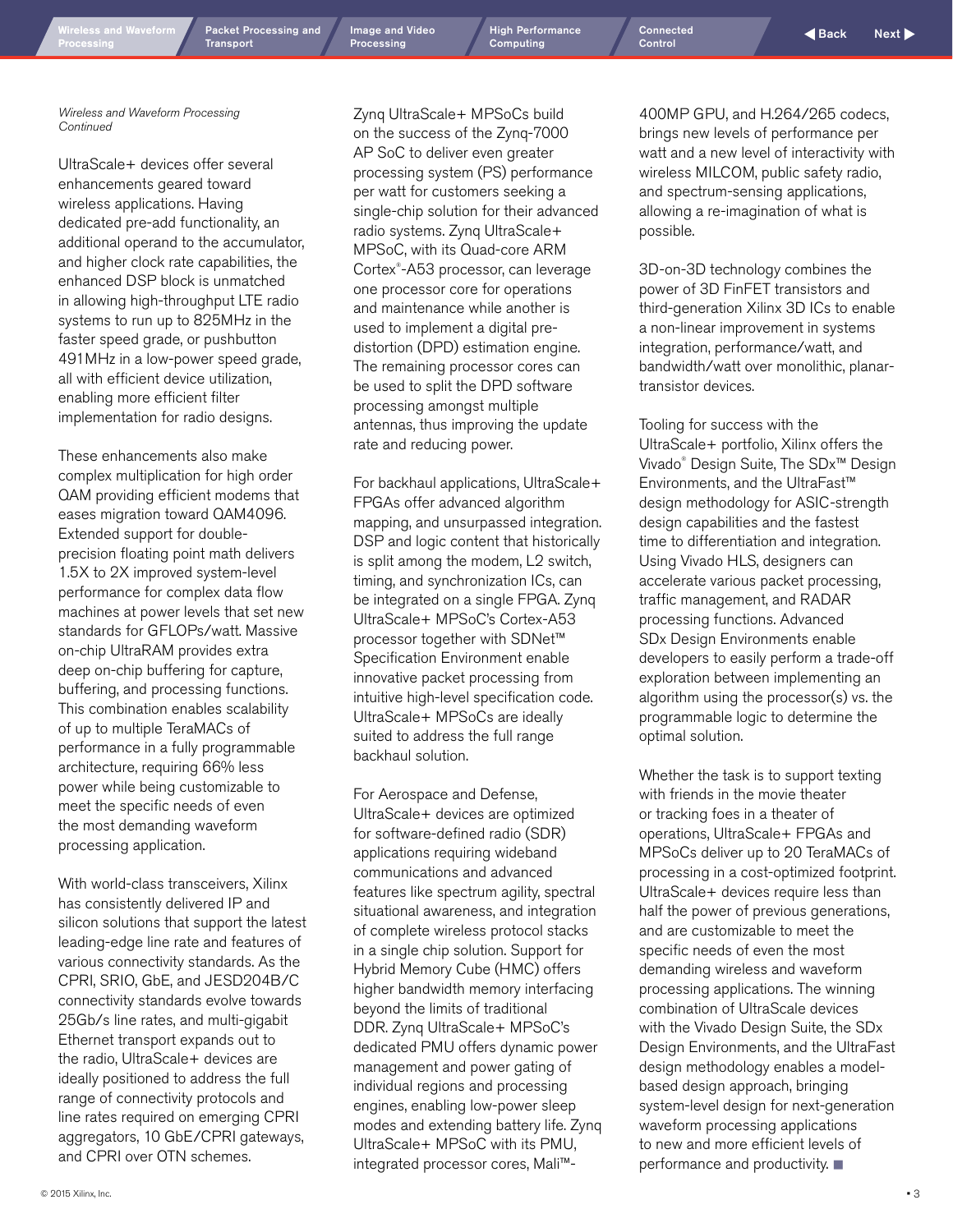<u>.</u><br>Cket Processing and **Transport** 

[Image and Video](#page-5-0)  **Processing** 

[High Performance](#page-7-0)  Computing

### <span id="page-3-0"></span>Packet Processing and Transport | Value Multipliers | Key Applications

### Domain-Optimized Integrated Blocks

- Integrated 100G Ethernet MAC w/ RS-FEC and OTN modes
- Integrated 150G Interlaken w/ 300G lane logic
- Enhanced DSP floating and fixed-point performance
- SmartConnect for wide-bus optimized interconnect
- Integrated PCIe® Gen4x8 w/ SR-IOV (252 VFs,  $4 PFS$

### Domain-Optimized Capabilities

- 491 MHz capable pushbutton timing closure at low-power speed grade
- 30% lower transceiver latency and ASIC-like clocking structures
- UltraRAM for fiber length delay compensation and packet buffers
- W-Mux DSP48 for greater complexity DSP functions and filtering
- Fractional PLL for flexible reference clock generation from the recovered clock

### Key I/O and Connectivity Interfaces

- Increased independent memory channels w/ DDR4 up to 2666 Mb/s
- PCIe Gen3/4 x8, Serial Rapid I/O
- Support for 12.5 Gb/s transceivers in low-power speed grade (CPRI, JESD204B)
- Up to 128 transceivers with 33G support (25G Ethernet, 16/25G CPRI, 25G JESD204B/C, 28G backplane)
- Low-cost CFP2/4 interfacing

### Key Processing Elements

- Key Processing Elements
- Quad-core ARM® Cortex™-A53 processor + NEON for applications, OAM, control plane, acceleration, and line card processing
- Dual-core ARM Cortex-R5 real-time coprocessor for wireless protocol software and IEEE Std 1533 timing control
- ARM Mali™-400MP GPU cores for OpenGL2.0 support
- Power management unit to dynamically optimize the processing system (PS) for power • Dedicated configuration security unit for IP protection
- **MPSoC**

**FPGA**

### Processing Ecosystem

- Commercial-grade 64-bit Linux support
- MVL, WRL and OSE
- Processor-based configuration security unit (CSU)
- Integrated radio control peripherals (SPI, I2C and UART)
- Enhanced DSP/transceiver capability
- USB3.0, PCIe Gen2x4
- Enhanced DSP48 for efficient digital voice compression
- Up to 2.5X greater
- system performance/watt
- Up to 86% increased DSP capability
- Up to 60% fabric performance improvement
- Up to 50% power reduction
- Up to 4.5X more transceiver lanes
- 2X increased high-speed bandwidth
- 4X memory bandwidth with DDR4 and HMC
- Up to 20% BOM cost reduction
- Up to 25% smaller devices through integrated IP
- 2X efficient realization from Vivado® Design Suite with Vivado HLS and SDx™ Design Environment during algorithm development

• Up to 5X system performance/watt • 2X increased high-speed

• 4.5X more transceiver

• 2X dedicated PS DDR memory bandwidth • Up to 50% BOM cost reduction and smaller board footprint • 2X efficient realization from Vivado<sup>®</sup> Design Suite with Vivado HLS and SDx Design Environment during algorithm development • 5X productivity with A53, R5, GPU, VENC integrated blocks • MPSoC family range allows scalability with maximum software reuse

bandwidth

lanes

- Wireless
- 1Tb MuxSAR OTN switch
- 8x100G MAC to Interlaken bridge
- 500G OTN switch
- 500G OTN transponders
- 200G PP/TM

### **Wirelacc** Communications

- CPRI aggregator
- IQ compression
- Scalable MxN port IQ switch
- 25G/10GE to CPRI bridging
- C-RAN Layer 1 acceleration

### Data Center

- Data Center Acceleration
- Programmable NIC • Software Defined
- Network (SDN) NIC • Software Defined
- Network (SDN) TOR switch
- 800G Data Center Interconnect (DCI)

### Wireless

• Up to 200G Access PP/TM/Switching

### • NGPON2

- Wireless **Communications**
- CPRI aggregator and control plane
- IQ compression
- Scalable MxN port IQ switch
- 25G/10GE to CPRI bridging
- C-RAN Layer 1 acceleration

### Data Center

- Storage acceleration
- Software Defined Network (SDN) Ethernet switch
- Solid State Drive (SSD)

## The Value of UltraScale+

### **Packet Processing and Transport**

Xilinx UltraScale+™ devices provide an ASIC-class advantage that addresses next-generation packet processing and transport applications. Leveraging the TSMC 16FinFET+ process and 3D-on-3D technology, they deliver 2-5X greater system-level performance per watt over 28nm devices. Through increased systems integration, UltraScale+ FPGAs and MPSoCs deliver value far beyond a traditional process node migration—with ASICclass performance, heterogeneous multiprocessing, memory, and optimized connectivity for next-generation packet processing and transport applications. At their foundation, UltraScale+ devices are based on the UltraScale™ architecture, production proven at 20nm. The UltraScale architecture features a number of innovations including re-architected routing, clocking, and logic fabric. Combined with SmartConnect technology, only UltraScale devices can support datapaths that exceed 2,048 bits for high bandwidth at high device utilization, without any degradation in performance.

UltraScale+ FPGAs offer new capabilities for networking and packet processing applications, including UltraRAM, SEU mitigation, partial reconfiguration, high-speed interfacing, and connectivity, that provide compelling value versus traditional ASICs or ASSPs. UltraRAM on-chip memory improves density and performance per watt, by providing ASIC-like memory in an FPGA. With up to 432 Mb of on-chip capacity, UltraRAM eliminates the need for external SRAMs and low-latency DRAMs. UltraRAM allows for ample packet descriptor databases, onchip statistics, and local caches for efficient packet processing, as well as significant cost reduction and simplified system design. Major innovation in SEU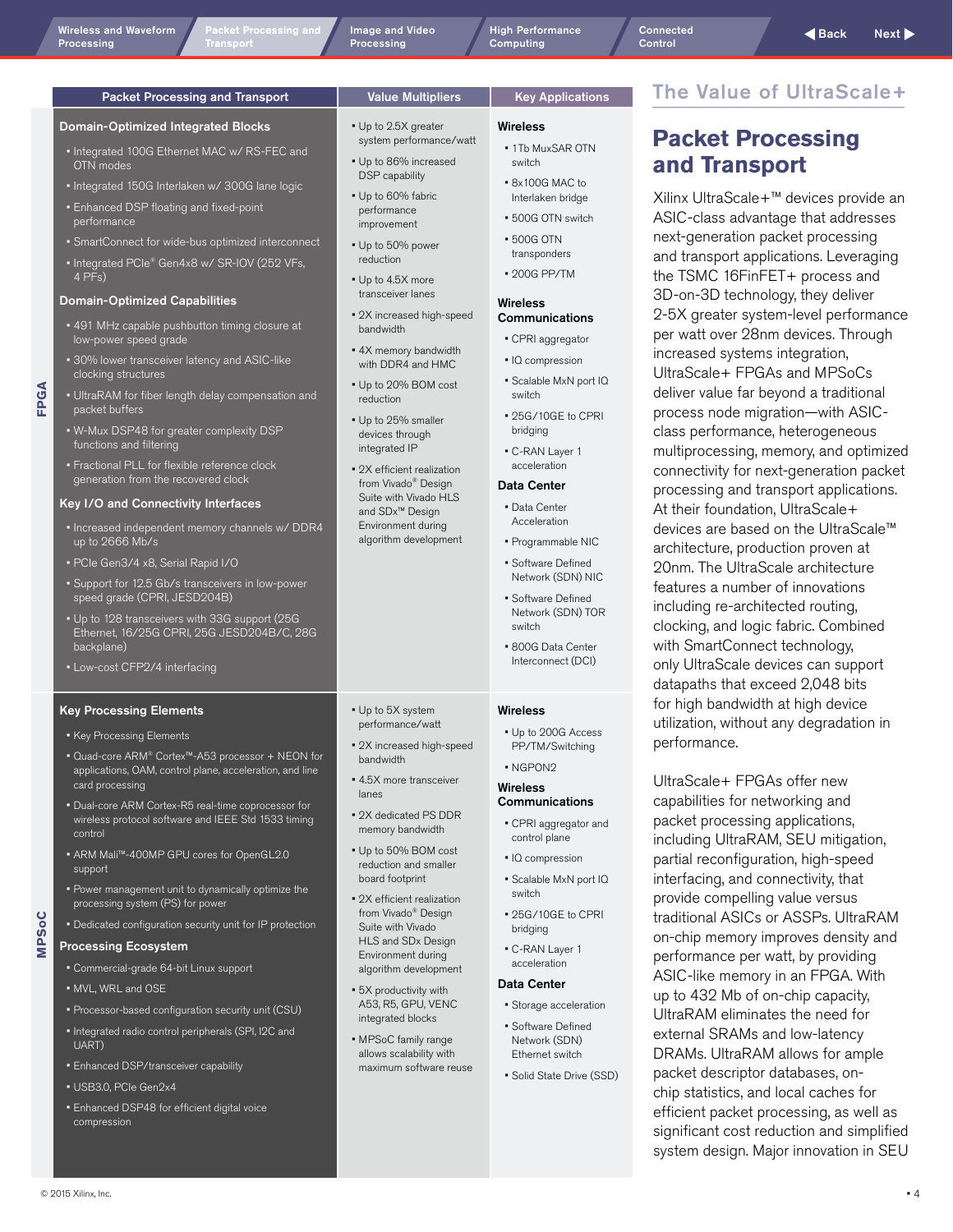[Packet Processing](#page-3-0) and

[Image and Video](#page-5-0)  **Processing** 

[High Performance](#page-7-0)  Computing

[Connected](#page-9-0) **Control** 

*Packet Processing and Transport Continued*

mitigation at multiple levels—silicon, IP, and design methodology, results in failure in time (FIT) rates that are significantly lower than ASICs or ASSPs, thus enabling a five-nines class of system availability. Virtualized functions that need to be managed dynamically can benefit from Partial Reconfiguration in UltraScale+ devices, offering superior flexibility compared to fixed-function ASICs or ASSPs. This flexibility is essential for software-defined networking (SDN) and network function virtualization (NFV). Lastly, integrated 100G Ethernet MAC and PCIe® Gen3x16/ Gen4x8 interfaces with single root I/O virtualization (SR-IOV) enable unmatched levels of integration, cost, and power efficiencies.

Xilinx UltraScale+ devices are architected for highly efficient Nx10G, Nx100G, and up to terabit networking implementations in a single chip. Integrated Ethernet MAC, Interlaken IP, and PCIe Gen3x16/Gen4x8 enable the highest level of integration. An increased number of independent DDR3 and DDR4 channels, with data rates of up to 2133 Mb/s and 2666 Mb/s respectively, assure highest bandwidth and density for payload buffering. Low-latency transceivers enable seamless support of emerging serial memories for even higher bandwidth and density. These enhancements in conjunction with 3X logic density and higher fabric performance open up new horizons for implementing next-generation networking architectures.

C-RAN fronthaul and connectivity applications benefit from multi-port transceivers for high density switching functions such as CPRI and Ethernet, with line rates up to 25 Gb/s. Highperformance programmable fabric and block RAM allow implementing multi-port IQ switching at up to 825 MHz with high device utilization for

an extremely small footprint. Radio Access Networks are experiencing densification, which is placing considerable demands on fronthaul fiber business models, resulting in a desire for operators to maximize bandwidth and efficiency. UltraScale+ devices offer a rich programmable platform, capable of implementing proprietary IQ compression engines in close proximity to the CPRI endpoints configured on the device. Being at both ends of the CPRI link in radios and modem/controllers, Xilinx All Programmable devices are ideally suited to deploy compression schemes on a per operator and per network basis, even after field deployment.

Zynq UltraScale+ MPSoC's Quadcore ARM Cortex™-A53 processor along with the Xilinx SDNet™ Specification Environment enable the implementation of innovative packet processing offload engines to accelerate virtualized functions for Layer 1 baseband processing. This co-location of the offload engine improves efficiency while reducing power and latency. The ample processing bandwidth of Zynq UltraScale+ MPSoC, tightly integrated with the hardware fabric, enables innovative solutions around the OpenFlow initiative allowing a decoupling of specific hardware from the higher software layers above. Collectively these features deliver substantially higher levels of system performance and integration within a fully programmable platform ideally positioned to address the emerging needs of an IP-centric packet processing and transport systems.

3D-on-3D technology combines the power of 3D transistors and thirdgeneration Xilinx 3D ICs to enable a non-linear improvement in systems integration, performance/watt, and bandwidth/watt over monolithic, planar-transistor devices.

Tooling for success with the UltraScale+ portfolio, Xilinx offers the Vivado® Design Suite and UltraFast™ design methodology to enable ASICstrength design capabilities and the fastest time to differentiation. The SDNet Specification Environment allows for the creation of 'Softly' Defined Networks, a disruptive innovation that goes well beyond today's SDN architectures.

UltraScale+ FPGAs and MPSoCs deliver ASIC-class performance capable of supporting throughput at line rates from hundreds of gigabits up to terabits per second. The Vivado Design Suite, SDx Design Environment, and the UltraFast design methodology enable ASIC-strength design capabilities and the fastest time to differentiation. This winning combination removes system-level design and productivity bottlenecks for next-generation packet processing and transport applications.  $\blacksquare$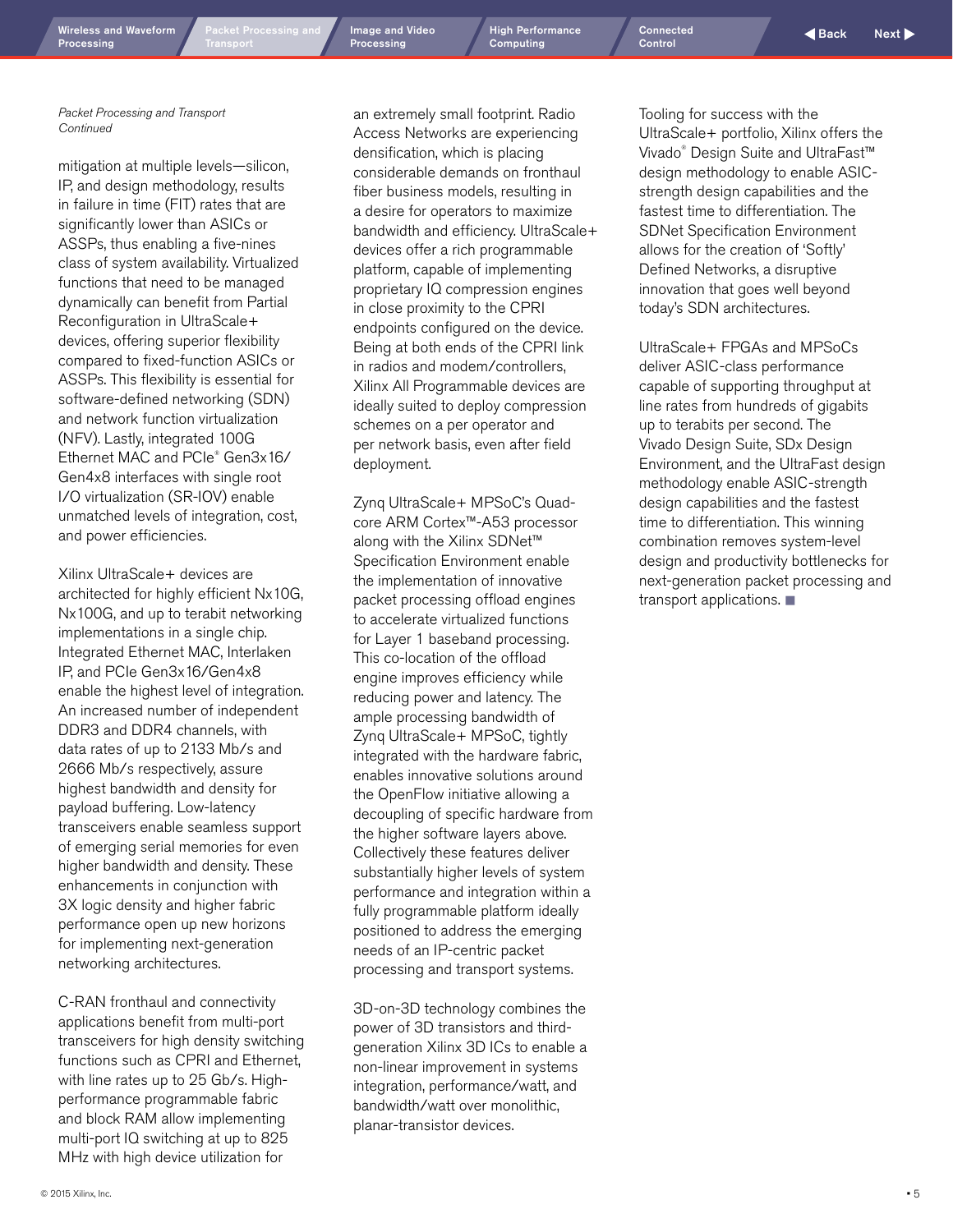**MPSoC**

<span id="page-5-0"></span>[Wireless and Waveform](#page-1-0)

Processing

• 2X logic cell throughput • 2.5X serial bandwidth • 2X DDR memory bandwidth • 30% lower power at increased performance • Up to 3X system performance improvement • Up to 2.5X greater system performance/watt • Up to 50% BOM cost reduction

[High Performance](#page-7-0)  Computing

Broadcast / Pro A/V • High density video transcoding

and analysis

Industrial • Surveillance • Machine Vision

• Advanced 4K video pre/post processing algorithms • Motion-compensated frame rate conversion • 3D noise reduction • Ultra HD video compositing

• 128+ frame rate processing for applications like slow motion playback

• Multi-Streaming Control Unit

### Image and Video Processing Value Multipliers Ney Applications

### Domain-Optimized Integrated Blocks

- Enhanced DSP for efficient FEC and **CRC**
- VCXO for external clock clean up

### Domain-Optimized Capabilities

- SmartConnect for wide bus optimized interconnect
- UltraRAM for stream buffering
- ASIC-like clocking for low skew clocks

### Key I/O & Connectivity Interfaces

- UHD-SDI (SD/HD/3G/6G/12G-SDI)
- SMPTE ST 2022 Video over IP
- HDMI 2.0

**FPGA**

- Native MIPI
- GE controllers supporting IEEE Std 1588 and AVB
- Flexible memory support with DDR4/3 and LPDDR4/3

### Key Processing Elements

- Quad-core ARM® Cortex®-A53 for real-time vision analytics, streaming, and automated metadata
- ARM Mali™-400MP GPU for HMI with OpenGL2.0 support
- Dual-core ARM Cortex-R5 for real-time peripheral interfaces
- Functional safety support with lock-step mode on Dual-core ARM Cortex-R5 and Advanced Power Management Unit

### Processing Ecosystem

- Windows embedded compact
- 64-bit Linux support
- Baremetal and RTOS support for real-time coprocessor
- Functional safety & AUTOSAR/MCAL package

### Domain-Optimized Integrated Blocks

- Video encoder supporting H.265/H.264 for up to 4K2Kp60 or 8K4Kp15, IPB frame 4:2:2, 10-bit
- DisplayPort 1.2 monitor output
- USB3.0 & SATA for storage/logging
- CAN2.0B, PCIe® Gen4x8/3x16, and Gigabit Ethernet supporting IEEE Std 1588 and AVB
- DDR3/4 & LPDDR3/4 memory support

### • Up to 5X system performance/watt • Up to 50% system BOM

- reduction
- Up to 40% power savings • 5X productivity with A53, R5, GPU, VENC integrated blocks
- IP multi-viewers • Broadcast cameras

Video Infrastructure • Pro A/V encompasses video

• Enterprise video switches • 4K conversion products • Video Over IP bridging

conferencing

• High density video transcoding

### Automotive

- Camera-based advanced driver assistance systems
- DA central processing platform

### Industrial

- Surveillance
- Machine Vision

### The Value of UltraScale+

### **Image and Video Processing**

Xilinx UltraScale+™ devices address next-generation 8K and 4K broadcast, video processing, video conferencing, and advanced driver assistance system (ADAS) applications. Leveraging the TSMC 16FinFET+ process and 3D-on-3D technology, UltraScale+ devices deliver a 5X improvement in system-level performance per watt over 28 nm devices. UltraScale+ FPGAs and Zynq® UltraScale+ MPSoCs provide an ASIC-class advantage with gigapixel and terabit per second system throughputs, faster time to market, and lower system-level BOM costs.

At their foundation, UltraScale+ devices are based on the UltraScale architecture, production proven at 20nm. The UltraScale architecture features a number of innovations including rearchitected routing, clocking, and logic fabric. Combined with SmartConnect technology, only UltraScale devices can support high bandwidth datapaths at high device utilization, without any degradation in performance.

With a host of domain-specific functionality, the Zynq UltraScale+ MPSoC is a powerful, single-chip audio / video and broadcast platform. At the heart of its processing system is the 64-bit Quad-core ARM® Cortex® -A53, providing greater than 2X performance over its A9 predecessor in the Zynq-7000 AP SoC—ideal for vision analytics, streaming, and automated metadata. Also integrated is a dual-core ARM Cortex-R5 real-time processor for realtime peripheral interfaces. For graphics acceleration, video compression and decompression, the Zynq UltraScale+ MPSoC incorporates an ARM Mali™- 400MP as well as a H.265 video codec unit embedded in the programmable logic, capable for up to 8K4K support. In addition, the Zynq UltraScale MPSoC boasts tightly integrated interconnect, linking the processing system and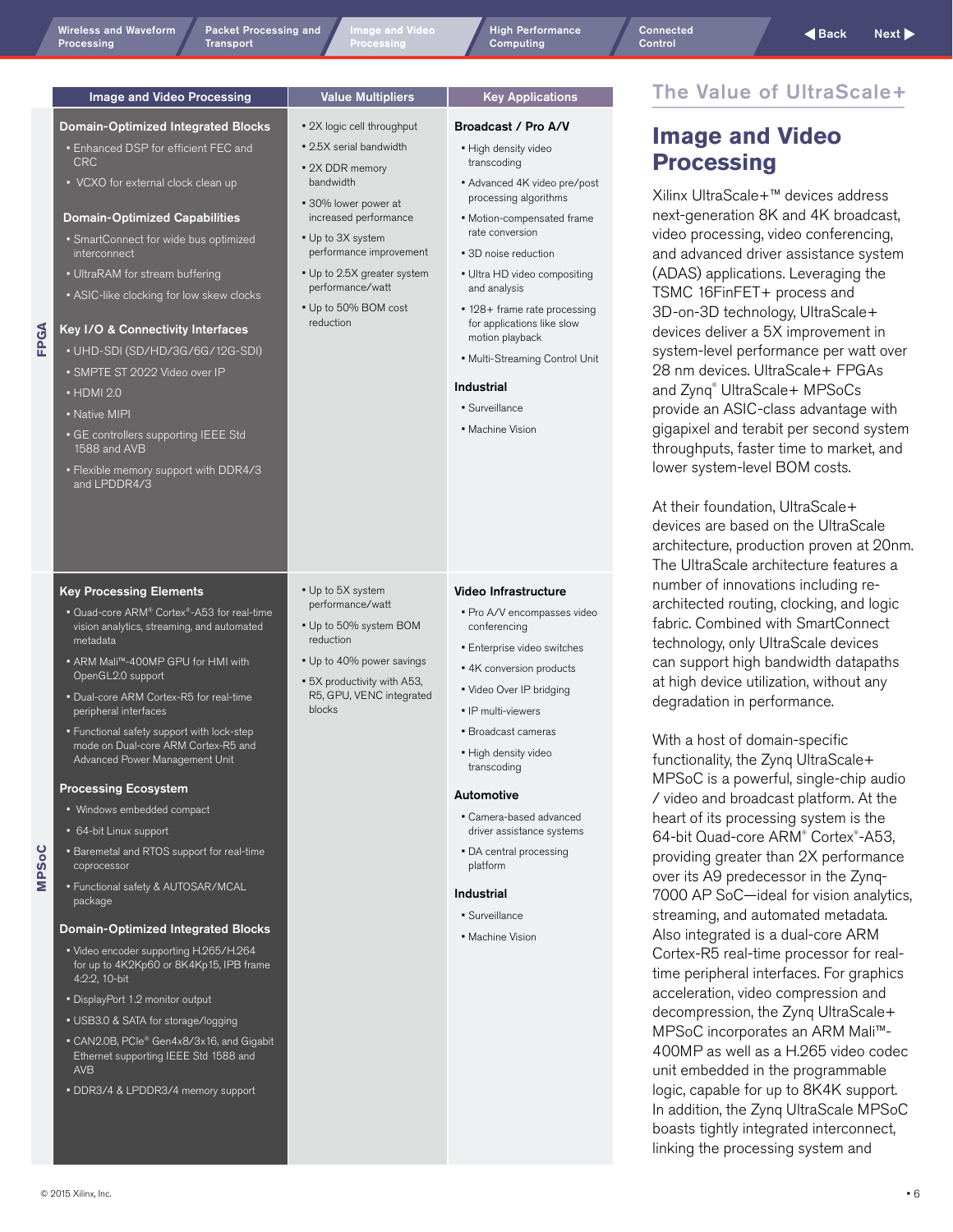© 2015 Xilinx, Inc.

[Wireless and Wavefor](#page-1-0)m

[Packet Processing](#page-3-0) and **Transport** 

Wireless and Waveform Packet Processing and Image and Video High Performance Connected Connected Aback Next Next<br>Processing Transport Processing Processing Computing Control Control

Connected **[Control](#page-9-0)** 

*Image and Video Continued*

programmable logic blocks, yielding throughput and performance simply not achievable with a multi-chip, ASSP+FPGA system architecture. These integrated multi-processing engines are complemented by massive on-chip UltraRAM, providing extra deep on-chip buffering for frame capture and processing functions. UltraScale+ devices support interfacing standards HDMI1.4/2.0, 3G/UHD-SDI, and DisplayPort1.2, with memory bandwidth with DDR4 up to 2400Mb/s, and versatile I/O interfacing. To meet ever-tightening power budgets, Zynq UltraScale+ MPSoCs include a dedicated power management unit (PMU) that provides system monitoring, system management, and dynamic power gating of individual regions and processing engines. With proven 4K processing performance, and a commitment to 4K video connectivity, UltraScale+ MPSoCs lead the industry in integration of ISP and video analytics for a single chip implementation.

For automotive systems, the Zynq UltraScale+ MPSoC offers a lockstep configuration for the dual-core ARM Cortex-R5 real-time processor for real-time response and low latency in safety critical and high reliability applications. The PMU is implemented with built-in triple mode redundancy for reliable on-chip monitoring, and the MPSoC also offers a configuration security unit (CSU) for assurance of device configuration and anti-tamper functions.

Major innovation in SEU mitigation at multiple levels—silicon, IP, and design methodology, results in failure in time (FIT) rates that are significantly lower than ASICs or ASSPs, thus enabling a five-nines class of system availability.

3D-on-3D technology combines the power of 3D FinFET transistors and third-generation Xilinx 3D ICs to enable a non-linear improvement in systems integration, performance/ watt, and bandwidth/watt over monolithic, planar-transistor devices.

The Vivado ® Design Suite, Vivado HLS, and the SDx™ Design Environments allow creation of programmable logic based hardware accelerators at higher levels of abstraction; the UltraFast™ design methodology enhances productivity for ADAS designers. Xilinx also provides an extensive ecosystem for Zynq UltraScale+ MPSoCs, including SDK, baremetal drivers, operating systems, and tools.

Based on a thorough, system-level understanding of requirements and constraints, the UltraScale+ portfolio has been optimized for next-generation video-processing applications, to address the bottlenecks associated with media/ system control, image processing, and analytics for high-quality 8K and 4K video, at high frame rates. The winning combination of UltraScale devices, the Vivado Design Suite, Vivado HLS, the SDx Design Environments, and the UltraFast design methodology enables 5X higher system performance per watt and integration in a fully programmable architecture that can be tailored to match the specific needs of even the most demanding image and video processing applications.  $\blacksquare$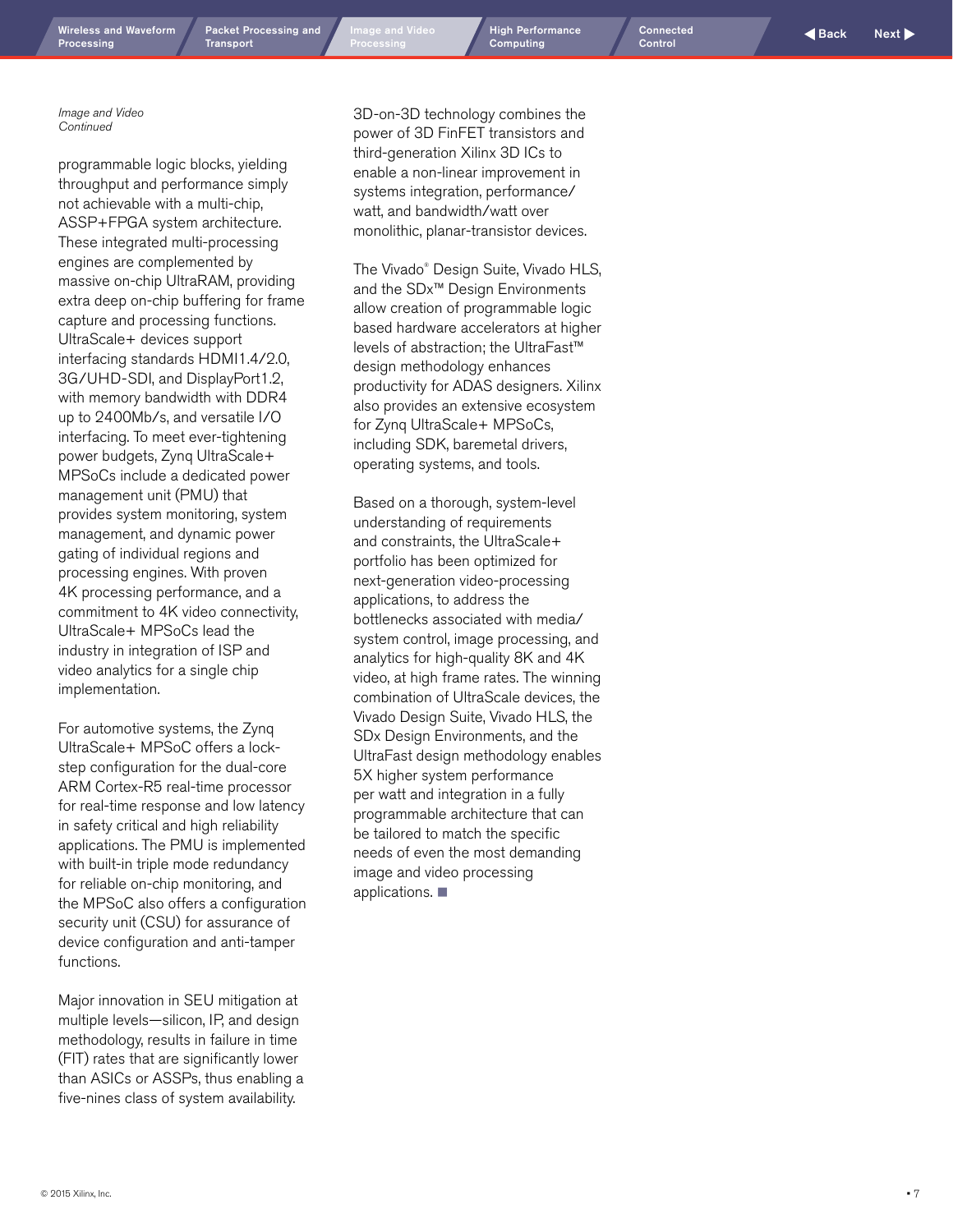**MPSoC**

[Packet Processing](#page-3-0) and **Transport** 

<span id="page-7-0"></span>Wireless and Waveform Packet Processing and Image and Video High Performance Connected Connected Aback Next Next<br>Processing Transport Processing Processing Computing Control Control [Image and Video](#page-5-0)  **Processing** 

> • Up to 3X system performance • 86% increased DSP capability • Up to 60% fabric performance • 3X serial bandwidth • 4X memory bandwidth with DDR4 and HMC • Up to 40% system BOM cost reduction

Data Center

bridging • Programmable NIC

**Wireless** Communications • C-RAN/HD-BTS • 5G Baseband L2 acceleration

• Compute acceleration • Flash Controller and Storage

• Evolved packet core - SDN/ NFV acceleration

### High Performance Computing Value Multipliers | Key Applications

### Domain-Optimized Integrated Blocks

- High-speed, high quality transceivers with 2D-EyeScan
- Integrated PCIe® Gen4x8, Gen3x16 with SR-IOV
- VCXO for external clock clean up
- Enhanced DSP for algorithm acceleration

### Domain-Optimized Capabilities

• W-Mux DSP48 for complex DSP functions

**FPGA**

- SRL for efficient filter implementation
- 491MHz capable pushbutton timing closure in slowest speed grade
- 6X more cascadable block RAM for packet buffers
- UltraRAM for fiber length delay compensation in baseband

### Key I/O & Connectivity Interfaces

- Increased independent memory channels
- Low latency DMA engines
- Support for 12.165G CPRI in slow speed grade
- Support for 25G Ethernet and 16G/25G **CPRI**

### Key Processing Elements

- Quad-core ARM® Cortex®-A53 processor for OAM, control plane, compute, and storage acceleration
- Dedicated configuration security unit (CSU) for IP protection
- Power management unit to optimize processing system power

### Processing Ecosystem

- MVL, WRL, and OSE
- 64-bit Linux support
- Vivado® Design Suite, Vivado HSL & SDx™ Design Environments for efficient realization for hardware and software algorithms

### Domain-Optimized Integrated Blocks

- Enhanced DSP/transceiver capability
- Integrated control peripherals for board management (SPI, I2C, and UART)
- Integrated block for PCIe® Gen2x4
- Up to 5X system performance/watt
- 2X dedicated PS DDR memory bandwidth
- Up to 50% power reduction
- Up to 50% system BOM cost reduction
- Video Infrastructure
- Compute acceleration
- Flash Controller and Storage bridging
- Programmable NIC

### Wireless **Communications**

• C-RAN Layer 1 acceleration

# The Value of UltraScale+

## **High Performance Computing**

Xilinx UltraScale+™ devices provide an ASIC-class advantage that addresses next-generation high-performance computing and data center applications. Leveraging the TSMC 16FinFET+ process and 3D-on-3D technology, the UltraScale+ devices deliver 2-5X greater system-level performance per watt over 28nm devices. Through increased system integration, UltraScale+ FPGAs and Zynq® UltraScale+ MPSoCs deliver value far beyond a traditional process node migration with ASIC-class performance, heterogeneous multiprocessors, optimized connectivity, memory, logic, and other engines for complex algorithm implementation.

At their foundation, UltraScale+ devices are based on the UltraScale™ architecture, production proven at 20nm. The UltraScale architecture features a number of innovations including rearchitected routing, clocking, and logic fabric. Combined with SmartConnect technology, only UltraScale devices can support datapaths that exceed 2,048 bits for high bandwidth at high device utilization, without any degradation in performance.

UltraScale+ FPGAs offer new capabilities for high-performance computing and data center applications including UltraRAM, SEU mitigation, partial reconfiguration, high-speed interfacing, and connectivity, that provide compelling value versus traditional ASICs or ASSPs. UltraRAM on-chip memory improves density and performance per watt, by providing ASIC-like memory in an FPGA. With up to 432Mb of on-chip memory capacity, UltraRAM eliminates the need for external SRAMs and lowlatency DRAMs. Thus UltraRAM offers unprecedented power efficiency, as well as significant cost reduction and simplified system design.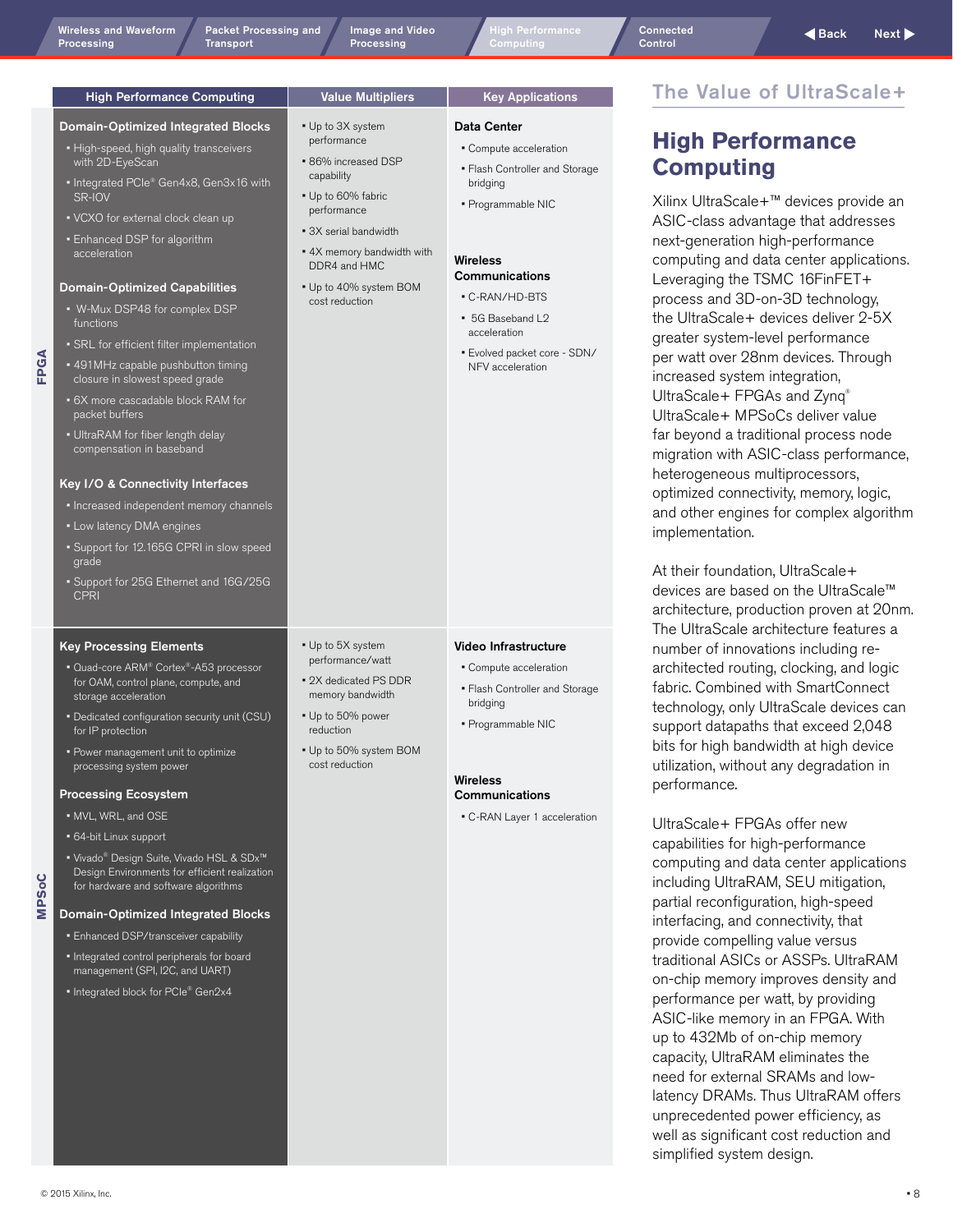Wireless and Waveform Packet Processing and Image and Video High Performance Connected Connected Aback Next Next<br>Processing Transport Processing Processing Computing Control Control [Image and Video](#page-5-0)  **Processing** 

[High Performance](#page-7-0)  Computing

[Connected](#page-9-0)  Control

*High Performance Computing Continued*

Major innovation in SEU mitigation at multiple levels—silicon, IP, and design methodology, results in failure in time (FIT) rates that are significantly lower than ASICs or ASSPs, thus enabling a five-nines class of system availability. Virtualized functions that need to be managed dynamically can benefit from Partial Reconfiguration in UltraScale+ devices, offering superior flexibility compared to fixed-function ASICs or ASSPs. This flexibility is essential for software-defined networking (SDN) and network function virtualization (NFV). Lastly, integrated 100G Ethernet MAC and PCIe® Gen3x16 and Gen4x8 interfaces with single root I/O virtualization (SR-IOV) enable unmatched levels of integration, cost, and power efficiencies.

Beyond data center applications, DSP-intensive 5G baseband applications benefit from enhanced DSP integrated blocks with pre-add functionality, an additional operand to the accumulator, and higher clock rate capabilities, allowing for pushbutton 491MHz LTE in the lowpower speed grade at high device utilization, without performance degradation. The enhancements make complex multiplication and filtering more efficient, and ease migration to QAM4096. Extended support for double-precision floating point math delivers 1.5X to 2X improved systemlevel performance for complex data flow machines at power levels that set new standards for GFLOPs/watt. Fully programmable I/O are capable of DDR3 and 2133 Mb/s and DDR4 at 2666 Mb/s respectively. World-class transceiver connectivity is capable of enabling 25 Gb/s line rates for CPRI, SRIO, and GbE, and the evolving JESD204B/C interface standard, and offers Gen3 Hybrid Memory Cube (HMC2.0) interfacing. The Zynq UltraScale+ MPSoC's Quadcore ARM Cortex™-A53 processor,

with the Xilinx SDNet™ Specification Environment, enables implementing innovative packet processing offload engines to accelerate virtualized functions for Layer 1 baseband processing. This co-location of the offload engine improves efficiency while reducing power and latency. The ample processing bandwidth of Zynq UltraScale+ MPSoC, tightly integrated with the hardware fabric, enables innovative solutions around the OpenFlow initiative, allowing a decoupling of specific hardware from the higher software layers above. Thus, the UltraScale architecture is a potent platform to secure first to market advantage on many of the evolving solutions for HetNet, C-RAN, network virtualization, and 5G air interface proposals.

Data center and enterprise-class SSDs use FPGAs to meet tough performance and data-integrity requirements that cannot be met with ASSPs; enterprise-class SSD controllers must implement significantly more complex wearleveling, ECC, and error-management algorithms. SSD designers also need high-speed, low-latency interfaces to flash memory, and support for the many standard interfaces used in the storage. Xilinx All Programmable devices and Smarter Solutions encompass the IP support and devices needed to implement sophisticated storage algorithms for rapid design and deployment of new storage architectures. UltraScale+ devices offer unprecedented levels of system integration to enable nextgeneration storage designs with significant power and cost savings.

3D-on-3D technology combines the power of 3D FinFET transistors and third-generation Xilinx 3D ICs to enable a non-linear improvement in systems integration, performance/ watt, and bandwidth/watt over monolithic, planar-transistor devices. Tooling for success with the

UltraScale+ portfolio, Xilinx offers the Vivado® Design Suite and UltraFast™ design methodology to enable ASICstrength design capabilities and the fastest time to differentiation. The SDAccel Design Environments (OpenCL) makes UltraScale+ devices accessible to software developers and domain experts, and allows for high-performance implementation of complex algorithms. The SDNet Specification Environment allows for the creation of 'Softly' Defined Networks, a disruptive innovation that goes well beyond today's SDN architectures.

Whether the task requires accelerated processing of large datasets, computing investment value and risk in real time, or responding to financial market events in nanoseconds, the UltraScale+ portfolio enables scalability up to 5X performance per watt in a fully programmable architecture, with up to 60% less power, customizable to meet the specific needs of even the most demanding high performance computing or data center applications. The winning combination of UltraScale+ devices, the Vivado Design Suite, and the UltraFast design methodology removes system-level design and productivity bottlenecks for next-generation high performance computing and data center applications.  $\blacksquare$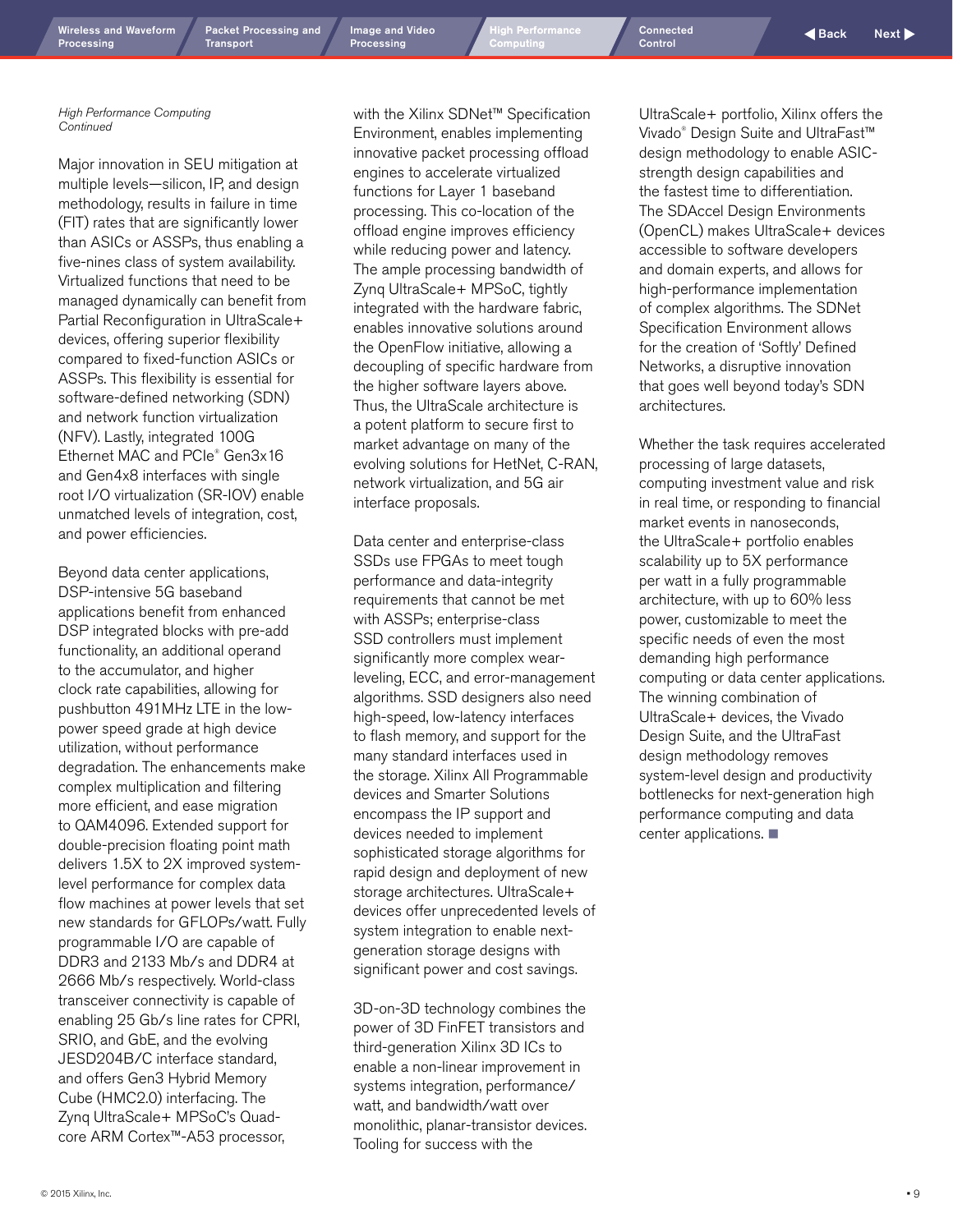Wireless and Waveform Packet Processing and Image and Video High Performance Connected Next **Back Next** Processing<br>Processing Transport Processing Processing Computing Control Control [Image and Video](#page-5-0)  **Processing** 

[High Performance](#page-7-0)  Computing

estimators • Real-time profiles and protocols

• Real-time motion planner • M2M, B2B, and B2M communication • Autonomous controllers • Diagnostic algorithms

### The Value of UltraScale+

### **Connected Control**

Xilinx UltraScale+™ MPSoCs bring a technological breakthrough to robotic, industrial drive, power conversion, and programmable logic controller (PLC) applications. Leveraging TSMC's 16FinFET+ process for Zynq® UltraScale+ MPSoCs enables greater than 5X system-level performance per watt advantage over traditional connected control platforms, while providing up to a 65% system-level BOM cost reduction. For safetyconscious applications, the Zynq UltraScale+ MPSoC offers a dual-core ARM® Cortex® -R5 real-time processor with support for lock-step configuration, a power management unit (PMU), and a configuration security unit (CSU) to provide assurance of device configuration, anti-tamper functions, as well as on-chip safety monitoring.

At their foundation, UltraScale+ devices are based on the UltraScale™ architecture, production proven at 20nm. The UltraScale architecture features a number of innovations including re-architected routing, clocking, and logic fabric. UltraScale+ FPGAs offer new capabilities for robotics, industrial drive, power conversion and PLC applications including UltraRAM, SEU mitigation, partial reconfiguration, highspeed processing and connectivity, that provide compelling value versus traditional ASICs or ASSPs. UltraRAM on-chip memory improves density and performance per watt, by providing ASIC-like memory in an FPGA. Combined with SmartConnect technology, only UltraScale devices can support high bandwidth datapaths at high device utilization, without any degradation in performance.

Today's high-performance PLCs are cost-sensitive and require highly sophisticated multi-core processing systems in the smallest form factor consuming the lowest possible power.

### <span id="page-9-0"></span>Connected Control **Connected Control Connected Control** Value Multipliers **Registed** Key Applications Key Processing Elements • Quad-core ARM® Cortex®-A53 processor for high- performance PLC runtime • Dual-core ARM Cortex-R5 real-time coprocessor for safety critical, real-time I/O, and functions • ARM Mali™-400MP GPU for HMI Domain-Optimized Capabilities • Enhanced DSP for efficient algorithm acceleration • Cascading block RAM and UltraRAM for deep buffers • ASIC-like low skew clocking Domain-Optimized Integrated Blocks • Lock-step real-time processor configuration for high-availability safe systems (SIL3 safety) • Dedicated configuration security unit (CSU) • Up to 5X system performance/watt • Up to 25% smaller devices through integrated IP • 4X memory bandwidth with DDR4 and HMC • Up to 50% power reduction • 86% increased DSP capability • Up to 3X system performance • Up to 50% BOM cost reduction Industrial Internet of Things (IoT) Programmable Logic **Control** • M2M fast database • IEC61131-3 fast interpreters • Multi-gateway network • Safety diversity • High-end PCIe-based PLC Motion Control • Control systems • MIMO robot controllers • Multi-axis motion control • Drive systems • Diagnostic algorithms • Safety diversity Robotics • Real-time observer and

- Up to 128-bit-wide AXI processing system (PS) to programmable logic (PL)
- USB3.0 and SATA for storage
- Integrated PCIe® Gen3 for system expansion
- XADC for analog input and system monitoring & safety

### Key I/O & Connectivity Interfaces

- DDR4 to extend system memory bandwidth
- PCIe® Gen3 in slowest speed grade
- Flexible display connectivity DP, HDMI, MIPI DSI2, LVDS
- for enhanced safety and cyber security
- interconnect ports

Zynq UltraScale+ MPSoC prodcuts are best suited for

Connected Control.